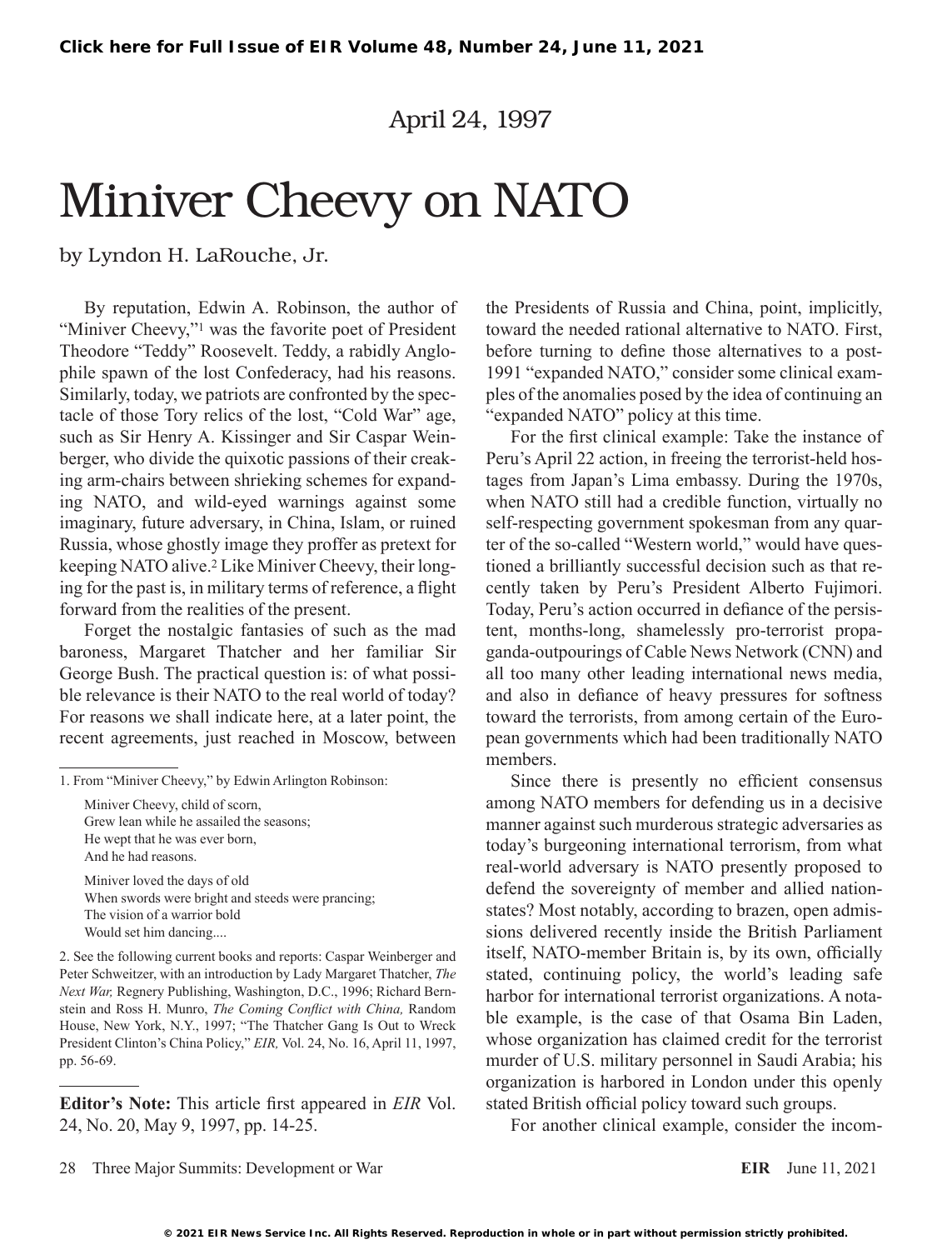

*"With the 1989-1991 disintegration of the former Soviet bloc, efforts to uproot the institution of the sovereign nation-state from this planet were unleashed, like a 'thyroid storm,' from relevant, London-centered, Anglo-American financier circles." —Lyndon LaRouche. Shown: U.S. troops arriving in Saudi Arabia in November 1990, prior to Operation Desert Storm—the war against Iraq. At right: Caspar Weinberger (above) and Henry Kissinger (below), both advocates of the expansion of NATO.* EIRNS/Stuart Lewis EIRNS/Stuart Lewis



patibility of principle between the Maastricht agreement and U.S. membership in an expanded NATO.

In Europe itself, the assumption, that NATO might be an instrument for defending national sovereignty of member-states, invokes some perverse sophistries. For example, under the terms of the Maastricht Treaty, the effective national sovereignties of the participating European nations, which is what the old NATO was established to defend, are being dissolved. This arrangement has no similarity of principle to the earlier proposal made to sympathetic leaders of Germany and Italy by France's President Charles de Gaulle: a Europe "of the Fatherlands," i.e., fully sovereign nation-states, "from the Atlantic to the Urals," which we in the U.S.A. ought to commend. What is afoot today, is not "a Europe of the Fatherlands," but, fairly said, a "Europe of the Parricides."

Indeed, a significant amount of the pro-Maastricht rhetoric featured in the leading European press, insists that one of the leading enemies from which Maastricht is intended to defend Europe, is the allegedly too-powerful economy and military arrogance of the United States of America, a NATO member. To that latter end, it is argued, each nation of western Europe, especially Germany, must sacrifice its sovereignty, its national economy, and its sovereign currency. These measures are imposed, in the name of "democracy," by supranational agencies whose actions are not subject to the consent of any among the electorates of Europe.

The anomaly does not end there; today's scheme for expanding NATO is today's "Gordian Knot" of perversities.

From late 1989 onward, Maastricht was the expression of a bitter, racialist quality of hatred against Germans, a racialist sort of hatred openly expressed by the governments of Britain's Margaret Thatcher and France's Socialist President François Mitterrand, the latter, notably, an ancient foe of Charles de Gaulle. Thatcher's Britain shrieked of the war-like menace of a "Fourth Reich," should Germany's four, post-war occupying powers—Britain, the U.S.A., the Soviet Union, and France—consent to a post-1989 reunification of Germany; Mitterrand glowered kindred sentiments. U.S. President George Bush's advisers were slicker. In direct opposition to the present writer's, widely broadcast, October 12, 1988 LaRouche [proposal](https://archive.schillerinstitute.com/lar_related/LaR_Kempinski.html) for reunification of Germany, this writer's enemy, U.S. President Bush, led in an agreement among the four occupying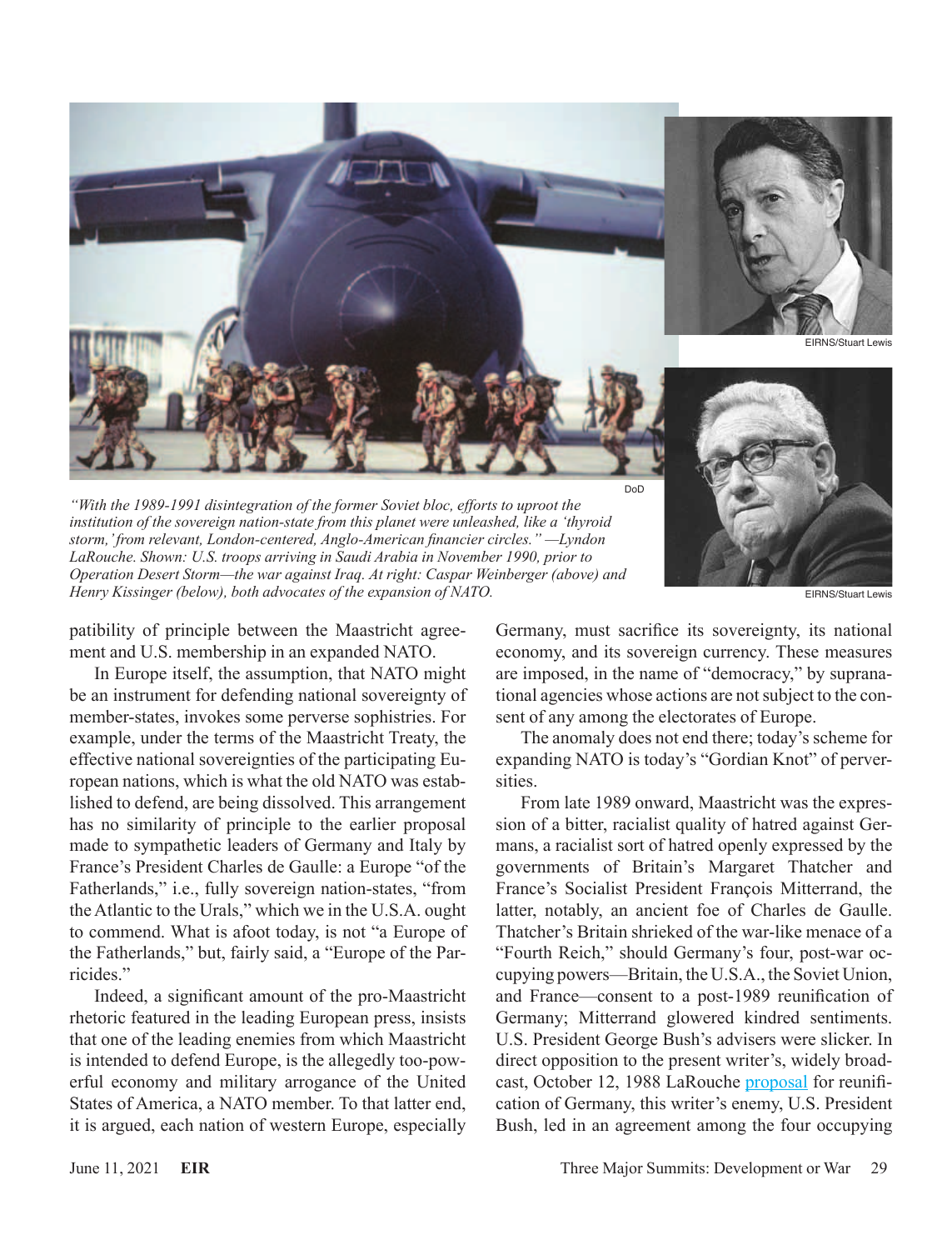powers—the U.S.'s Bush, Britain's Thatcher, France's Mitterrand, and the Soviet Union's Mikhail Gorbachov—dictating terms of reunification of Germany, conditional upon a program for the progressive devolution of the sovereignty and economy of a reunified Germany. That condition is known today as Maastricht; an expanded NATO is conceived as U.S.-backed extension of such a Europe.3

In current practice, Maastricht is often presented by its champions as putting western Europe into an adversarial relationship against its NATO ally, the U.S.A. Among that section of the European financier-centered elite associated with the Anglo-Dutch "Bilderberger," ("1001 Club" circles) of Britain's Prince Philip and the Netherlands' Prince Bernhard, the anti-U.S.A. gossip spread, from the salons, into the press, and onto the sidewalks, especially against President Bill Clinton, is shocking to anyone who recalls western Europe from the 1970s and 1980s. Even when factions of these Anglo-Dutch oligarchical circles are quarrelling rather violently among themselves on other issues of the day, they are united in their efforts to weaken the U.S.A.

In light of Maastricht alone, today's and tomorrow's historians were permitted to say, that NATO today gives a novel, perversely unique meaning to the term "alliance."

Is the purpose of NATO to defend what the United States' immediate post-World War II policies defined as national security, for any nation's sovereign existence, in any part of today's or tomorrow's world? There is no evidence to suggest that it is; but there is a great deal of evidence to the contrary. Turn again to the case of the recently concluded terrorist affair in Peru.

## **'Semper Fidel'**

From the standpoint of security in the Americas today, there are two principal centers for promotion of international terrorism which must be kept under control. As noted above, the principal harbor for international terrorism today, is the British government. Within the bounds of the Americas themselves, the all-too-obvious, central figure of international terrorism, is Cuba's Fidel Castro, acting in his capacity as acknowledged leader of the pro-terrorist, nominally Brazil-based, cover-organization, the São Paulo Forum.

At the beginning of the 1990s, a time when Peru had seemed about to be taken over entirely by the narcoterrorist forces of *Sendero Luminoso* and MRTA, Peru's President Fujimori deployed his nation's military and police forces in a brilliantly successful campaign, which broke the backs of both leading narco-terrorist armies. The leading narco-terrorist organizations were not absolutely uprooted, but rather reduced to encysted, tiny kernels, the which would not become significant again, if Peru's economy remained stable, and if the precautionary, anti-terrorist "immune factors" kept the potential menace contained.

It is relevant to narco-terrorist, drug-trafficking, and related major security threats against Peru, and other parts of the Americas today, that the strongest Maastricht sympathizers inside the U.S.A. include many prominent, chiefly Tory types, whose loyalties to U.S. sovereignty itself, are more than slightly in doubt. These include such veterans of U.S. government service, while in office, as today, such as Sir George Bush, Sir Henry Kissinger, Luigi Einaudi, and other influentials, including the U.S. Department of Defense and Joint Chiefs of Staff, which were determined to rid the U.S.A.'s allies in Central and South America of both their military forces and their actual political sovereignty.

The present writer, acting in his capacity as a candidate for the U.S. Democratic Party's 1996 Presidential nomination, denounced these U.S. Defense Department policies as a threat to the sovereignties of all of the states of the Americas, including the U.S.A. itself.<sup>4</sup> During the most recent years, Peru, like internally besieged Colombia, and terrorist-invaded Mexico, came under increasingly heavy political pressure from proterrorist "human rights" and pro-drug-legalization gangs, including much of the United Nations Organization's non-governmental organizations (NGOs), to take steps toward curbing, and even eliminating those very police and military forces which were indispensable to keeping the country's encysted spores of international terrorism neutralized.5 A significant ration of these

<sup>3.</sup> See article by Detlef Junker, director of the German Historical Institute in Washington, D.C., in the *Frankfurter Allgemeine Zeitung,* March 13, 1997.

<sup>4.</sup> Lyndon H. LaRouche, Jr., "The Blunder in U.S. National Security Policy," Committee to Reverse the Accelerating Global Economic and Strategic Crisis: A LaRouche Exploratory Committee, Leesburg, Va., October 11, 1995.

<sup>5.</sup> *The Plot to Annihilate the Armed Forces and the Nations of Ibero-America,* EIR News Service, Inc., Washington, D.C., 1994; Manuel Hidalgo and Gretchen Small, "British Indigenism Spawned the MRTA and Shining Path," *EIR,* Vol. 24, No. 6, January 31, 1997, pp. 46-65.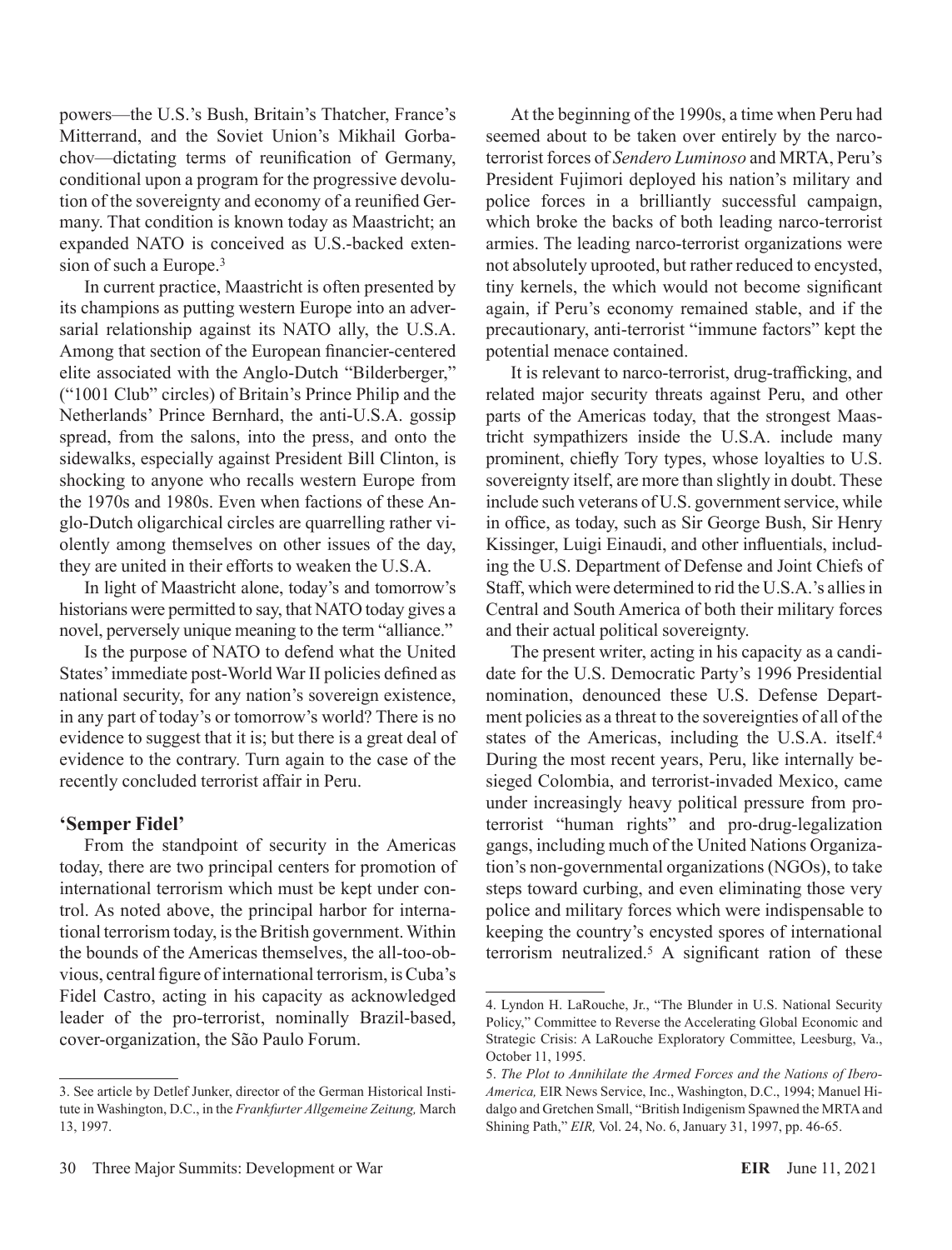wicked pressures came from policy influentials inside the U.S.A. itself, from among the same circles supporting the policy of an expanded post-Soviet NATO.

Consider the case of Peru again. Under such, increasingly heavy political pressures, from the U.S.A., UNO [the United Nations Organization—ed.], and elsewhere, Peru lowered its level of anti-terrorist security. The ability of the MRTA's controllers, to plan and execute the massive hostage-taking in Japan's Lima embassy, was the result. From the moment the terrorist assault was announced, there was massive interference into the internal affairs of Peru, by those foreign governmental and non-governmental busybodies, which demanded that Peru submit to the conditions imposed by the MRTA international narco-terrorists' demands for concessions, including the release of a regiment's worth of narco-terrorist killers held in Peru's prisons; and Colombia-style "recognition" of the MRTA as a legitimate opposition party to the government! CNN was among the most conspicuously shameless in this posture, insisting upon describing some of the world's worst narco-terrorist criminals as "rebels." Some notable governments were also guilty of kindred pressures on Peru to give up its national sovereignty.

Over months, President Fujimori bent diplomatically, but refused every concession which would have breached Peru's sovereignty. Over months, Peru's forbearance was heroic, as it sought every possible avenue for morally permissible forms of peaceful resolution through negotiations. When the terrorists refused anything less than the release of the horde of killers from Peru's prisons, and also threatened to cut off medical assistance from captives with endangered health, President Fujimori ordered the prepared rescue action to occur. Forty minutes later, when the action had succeeded, those who had sought to use the terrorist incident as a measure for destroying Peru's sovereignty, had been defeated, but they were still yelping their disgusting opinion, virtually denouncing even the existence of Peru's national anthem, as well as the existence of the forces which had effected the rescue. Still, today, such pathetic sophists are yipping and howling, that Peru should have submitted to the terrorists' demands, rather than conduct the rescue operation.

It is relevant, that, in the meantime, CNN's Ted Turner has come under fire as an accused sympathizer of terrorist and related organizations operating inside Canada.6 Meanwhile, Peru's fighter against international narco-terrorism, Fujimori, has once again emerged as a hero in the eyes of everyone concerned with the actual issues of national security, throughout most of the Americas, including the U.S.A.

Is NATO prepared to invade the terrorist harbors of the United Kingdom, or at least impose sanctions upon the place? Is it prepared to maintain such sanctions until the British government ceases its official practice of being the state most responsible for safe-harboring the world's international terrorism? Are we such fools, that we continue to believe the lies of London and its dupes, who insist that Libya and Iran are the sources for terrorism actually deployed from London, under the safeharboring protection of the British Commonwealth's Privy Council?

Is NATO presently prepared to consider murder and kidnapping by international narco-terrorists as a violation of human rights, as well as a security threat to NATO and other targetted nations? Is France, for example, prepared to acknowledge the proof that the São Paulo Forum, headed by Fidel Castro, is a political mother for supporting the cause of international narcoterrorism, and other terrorism, in that region? Is it willing to view the situation within the Americas, or other parts of the world, accordingly? From precisely what do the proponents of an expanded, post-Soviet NATO actually propose to defend us?

## **The Nation-State and War**

So much for terrorism; what about some other crucial issues of national security? Consider the issues of Maastricht, as President Charles de Gaulle and other leading continental European statesmen of his time would have viewed these matters. At high-ranking levels within Europe, notably among defenders of the provisions of the Maastricht treaty, one hears the sophistry, that, by bringing the role of the European nationstate to an end, through this Maastricht union, we are bringing to an end the long history of European wars. Not only is that fairy-tale widely believed; its authority is prominently featured among the popular arguments for urging the importance of European union as a means for ending the existence of the sovereign nation-state within Europe.

<sup>6.</sup> Reports by private investigator Barry Clausen, featured on British Columbia TV and other Canadian media on April 8 and 9, 1997.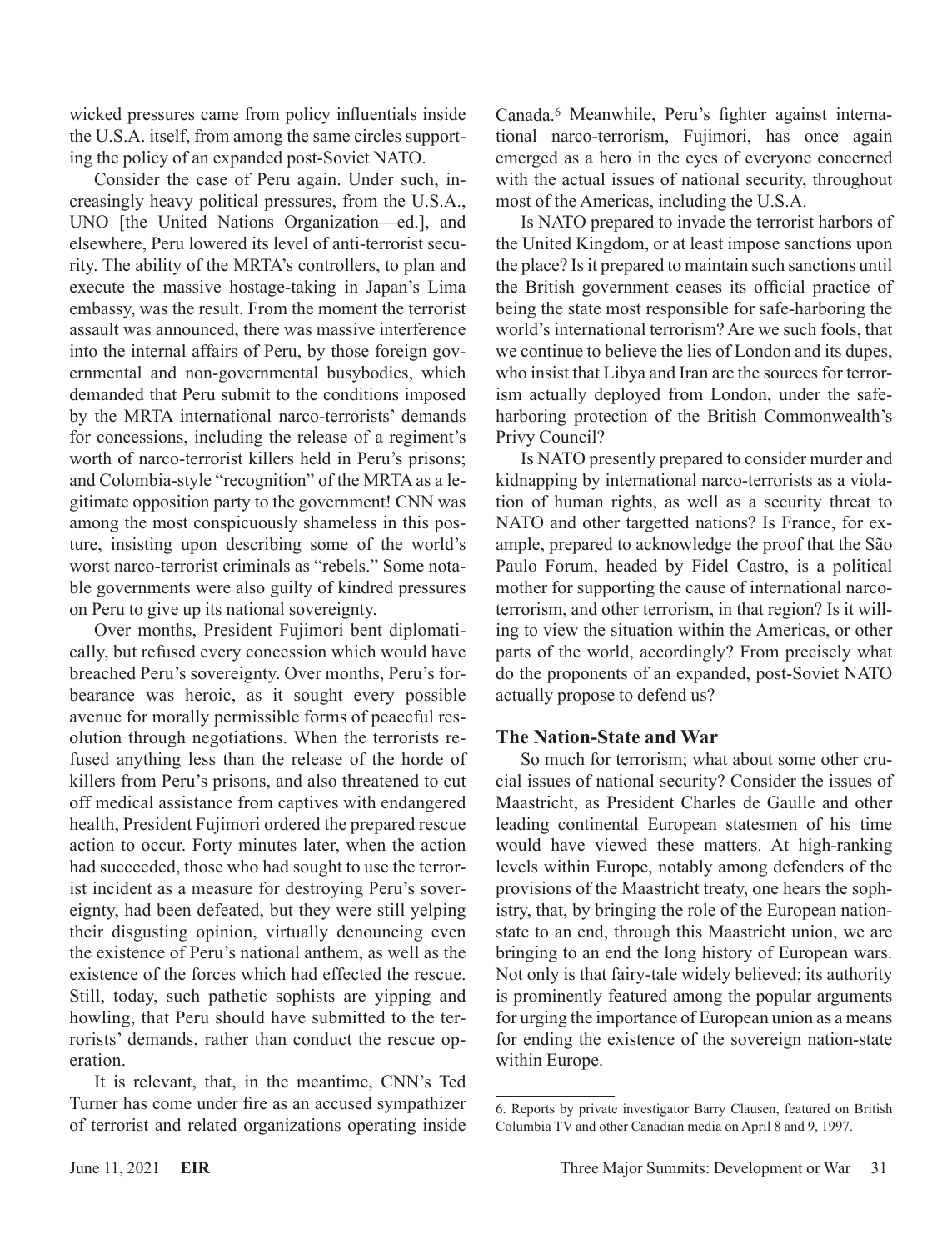Recently, digging deep within an old mine in Germany, not far from the university city of Göttingen, scientists have discovered evidence of a cognitively highly developed human culture, dating from an interglacial period, about a half-million years ago.7 However, the present day's best archeological evidence of pre-historical civilizations, or proto-civilizations dates from a tiny, relatively most recent period in the total span of human existence, from a time late within the present interglacial cycle, approximately 7,000 years ago, in central Asia.

For most of that recent, relatively tiny period we know as pre-history and history, until about 500 years ago, the chief civilized form of society known to us, was the imperial form, a form very much like the socalled "global society" to which many leading factions around the world are determined to return the planet today. At no time, under the pre-Fifteenth-Century domination of the planet by the reach and radiated impact of "world-federalist" empires, such as those of Mesopotamia, Rome, and Byzantium, did the population of this planet rise above several hundreds millions living individuals. During that entire period, until the latter half of Europe's Fifteenth Century, over ninetyfive percent of all persons, in all cultures, lived short, mostly brutal lives as serfs, slaves, or worse. Wars, of the most hideously brutish forms, were pervasive.

Presumably, the purpose of all military alliances among civilized peoples, is to secure us all from the threat of return to the relatively brutish conditions of individual human life which prevailed for the overwhelming majority in all cultures until the Fifteenth-Century emergence of the first modern sovereign nation-states in Europe. Can there be, then, a civilized form of alliance, such as this presently proposed expansion of NATO, which is premised upon policies which would return humanity to a time when the world's population could not be improved above the level of several hundred millions, largely brutish persons, of short life-expectancy and actual or near enslavement?

The modern European nation-state emerged gradually, chiefly over the course of the present millennium, over a period from approximately the time of the celebrated Peter Abelard of Paris, one of the leading, early pioneers of the modern nation-state. The process of development of this idea continued, through Dante Alighieri, and others, who preceded the actual first establishment of such a state, during the latter half of Europe's Fifteenth Century. During all of that known history, and earlier proto-history, the scope and frequency of warfare was greater than was the general tendency under the influence of the modern nation-state. Indeed, all of the major wars fought in Europe, including the two socalled "world wars" of the present century, were the result of efforts, by the interests of the Holy Alliance's and British Empire's landed aristocracies and financier oligarchies, to crush out of existence the kind of modern nation-state which Benjamin Franklin, President George Washington, and their collaborators led in founding as the U.S. Federal Republic. The chief cause of warfare in European civilization during the recent half-millennium has been the efforts of the anti-nationstate factions, such as the landed aristocrats and financier oligarchs of Prince Metternich's Holy Alliance and Jeremy Bentham's and Lord Palmerston's British Empire, to crush the institution of the modern nationstate out of existence; it is those same oligarchical conservatives, who now insist that it is necessary to eradicate the nation-state to eliminate the danger of such warfare.

Exemplary is today's genocide, running into millions of Hutu and other victims of British Commonwealth greed, within the Great Lakes region of Central Africa. The object of this British enterprise, aided by British intelligence's so-called "Christian Solidarity" organization, is the liquidation of the existing political structure of existing African nation-states, in order to replace this with a feudal-like, "globalist" structure, in which areas selected as concessions, for reason of their mineral or kindred forms of wealth, or, for their attractiveness to wealthy European colonists, are established as private empires, controlled by concessionaires, using mercenary forces, and turning the areas around these feudal-like, private domains into *terra incognita*.

This rapidly developing, present situation in Central Africa recalls somewhat similar, awful conditions in western Europe, during the concluding centuries of the decline of the ancient Roman Empire in the west, until Charlemagne introduced civilized order once again. That pre-Charlemagne period was known as the "Dark Age." A somewhat similar condition erupted, for a period of decades, during Europe's Fourteenth Century.

<sup>7.</sup> Hartmut Thieme, "Lower Palaeolithic Hunting Spears from Germany," *Nature,* February 27, 1997, pp. 807-810. The dating of the find to 500,000 B.C. is the result of *EIR*'s follow-up with the relevant scientific circles involved. Crucial evidence includes the refined artificing of a well-balanced throwing-spear of a known type, among the artifacts found in this dated site.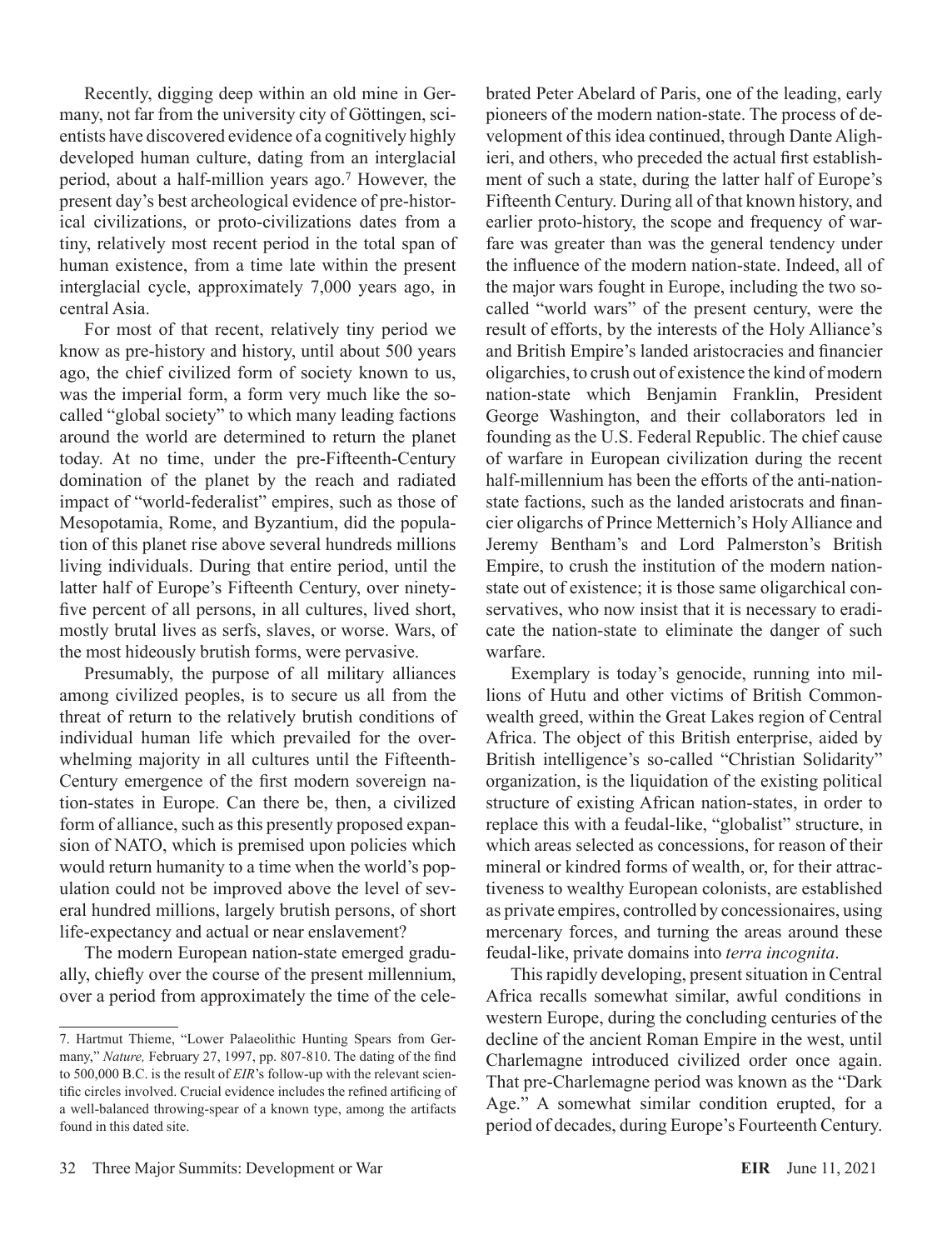The establishment of the modern European nation-state, was provoked, in large degree, to enable mankind to escape from that nightmare of barbarian, imperial, and feudal massslaughter, the which is characteristic of all known European and other history prior to the establishment of the modern nation-state.

In Africa, Britain is committed to breaking up all existing nation-states, by creating and backing conflicts orchestrated along "ethnic" and "religious" lines. As we see also in Italy, and elsewhere today, there is an increasing, powerfully backed effort to break up existing European nation-states, including the United States itself, into smaller, semi-autonomous, feudal-like entities, such as the case of so-called "Padania" in



DOD/Boyd Belcher

*Today, "the questions of strategy are: What are we defending? What danger should we be committed to eliminating? What means are appropriate to the goals to be reached? The proposals for an expanded NATO address none of these questions." Shown: Main battle tanks in Giessen, Germany as part of NATO Exercise Campaign Reforger '85.*

present-day Italy,8 and, as Britain's Prince Philip proposed the carving up of the United States.9

Except for the case of those unfortunate dupes who know no better, the argument, that the modern nationstate as such is the cause for war, and, therefore, that we might secure a more peaceful world under some utopian form of world government, is one of the most atrocious hoaxes and delusions perpetrated in this century. That said, look at modern warfare a bit more closely; there, we find additional evidence bearing upon the NATO policy being pushed today.

What we know as "modern warfare," from such experiences as the U.S. Civil War, two "world wars" of this century, and from the war-planning for the contingency of a post-1946 war with the Soviet Union, defines a very delimited interval of military history. This covers the period from Lazare Carnot's assuming command of France's defense, in 1792, until "the age of détente," which began with the 1962 "Cuba Missiles

Crisis" and the subsequent assassination of President John F. Kennedy. In military science, the distinction is between "cabinet" wars, like those of Prussia's Frederick "the Great," conducted as an instrument of British diplomacy against Maria Theresa, as against so-called "annihilation wars," in which latter the military objective was the break-up of the adversary's ability to organize significant forms of continued warfare.

The defensive objective of General Alfred von Schlieffen's plan for World War I, is a most relevant example.

It was clearly established, circa 1905, that Britain's King Edward VII was building an anti-Germany, "geopolitical" alliance among Britain, post-1898 France, Belgium, and Russia, with the firm intent to launch a two-front assault on Germany. The Schlieffen Plan was constructed as the only possible defense against such impending aggression by the combined forces of Britain and its allies. The Plan was designed to outflank and destroy the ability of the British military forces to continue warfare on continental Europe, while destroying quickly the organized ability of French forces to continue the war without British allies. Under those conditions, France and Britain would have been defeated

<sup>8.</sup> Claudio Celani, "Italy: Northern League Seeks 'Right to Secession,'" *EIR,* Vol. 23, No. 21, May 17, 1996, pp. 39-40.

<sup>9.</sup> Kathleen Klenetsky, "The British Royals Plot to Balkanize the United States," *EIR,* Vol. 22, No. 23, June 2, 1995, pp. 18-30.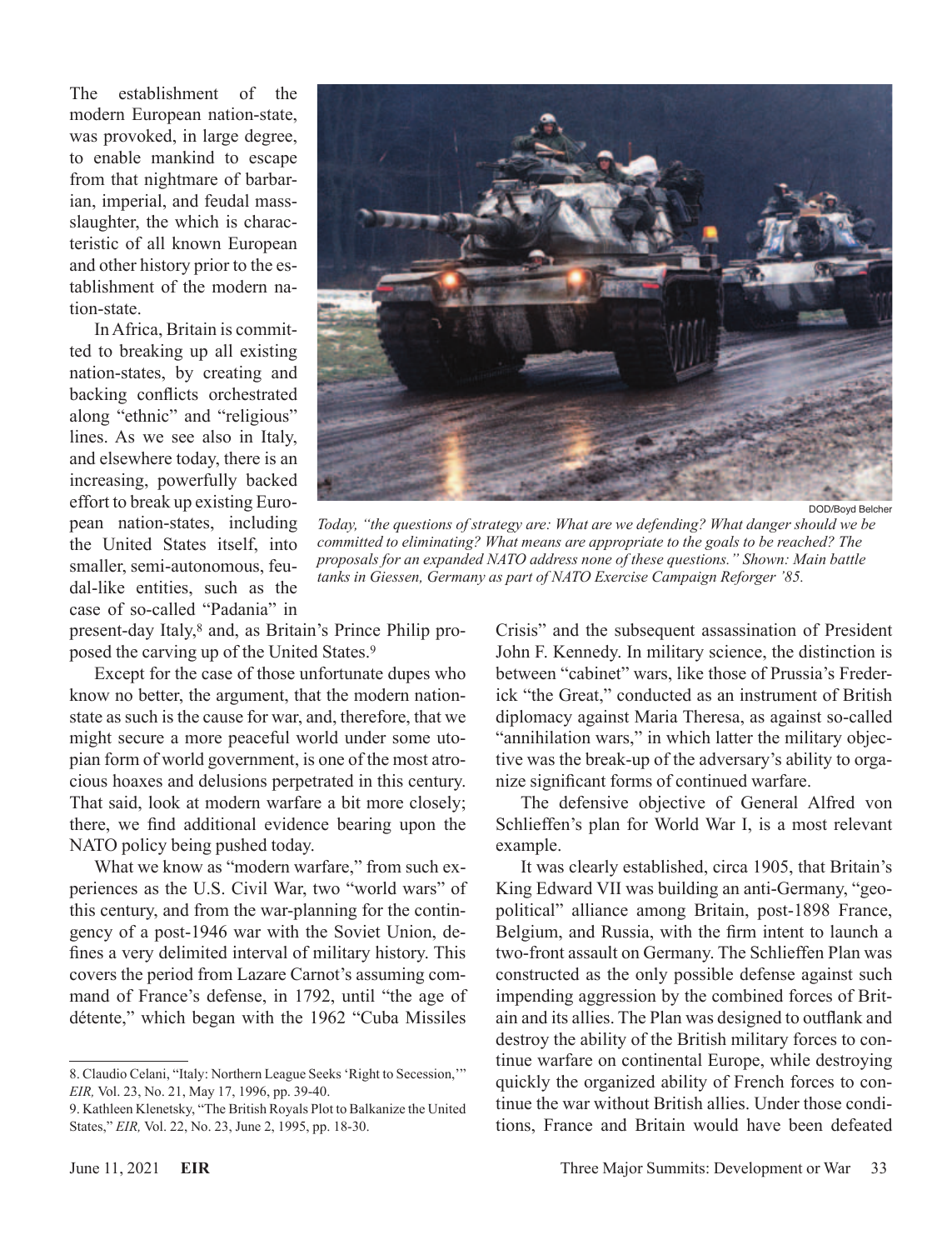before the slow-moving Russian mobilization could become a major threat to Germany from the east. Because of the superiority of Germany's railroad system, German forces would be positioned to impose a crushing defeat upon the inferior quality of invading Russian forces. To avoid such crushing defeat, Russia would prefer peace to losing a war. Unfortunately, young Moltke deviated crucially from the war-plan, and, as a result of the follies of Moltke and the Kaiser, the war dragged out, destroying much of Europe's civilization with it.

In that case, as in the war-planning of the U.S. Federal Republic, from 1789, until President Truman's ouster of General MacArthur, the annihilation of an adversary's ability to organize continued warfare, rather than delivering the "punishment" of attrition through protracted butchery (as in post-Kennedy Vietnam), was the policy of civilized modern nation-states such as the U.S.A. and pre-Hitler Germany. MacArthur's campaign in the Pacific, is exemplary of the principle already demonstrated by General William Tecumseh Sherman: the greatest territory and amount of adversary forces neutralized in the relatively shortest time possible, with the greatest control of territory gained, with the greatest relative economy of life by one's own and the adversary's forces.

Except those crucial, unavoidably fierce battles needed to effect the overall economy in victory, as the crucial, turning-point battles, under MacArthur, in the Solomons and New Guinea, destruction of people should be minimized by avoidance. Japan, as a result, was already defeated, hopelessly, by MacArthur's strategy, even before President Truman was influenced by a pack of Tory fanatics around him, to drop the militarily unnecessary, two atomic bombs.

The characteristics of modern warfare have demonstrated themselves to be, predominantly, the activity of the human cognitive powers, the cognitively shaped will for effective, timely action, more than the physical acts taken unto themselves. Technology is a product of the human cognitive powers. The combat ability of forces commanded, lies chiefly in the appropriately evoked qualities of the mind of the trained combatants, to the effect that, hypothetically, more or less equally qualified forces are distinguished by the conflict between the developed cognitive qualities of mind of the respective commanders.

In other words, since Alexander's great victory over the Persian empire, on the plains outside Arbela, warfare is a lesson of real politics in arms, the politics by means of which the necessity of warfare may be, hopefully, avoided, or, if unavoidable, brought to a successful conclusion with the relatively least injury to civilization, in the shortest possible lapse of time.

The questions of strategy are: What are we defending? What danger should we be committed to eliminating? What means are appropriate to the goals to be reached? The proposals for an expanded NATO address none of these questions.

## **The Present Strategic Threat**

Before setting forth a theorem, we must first identify that specific set of underlying assumptions, such as a set of definitions, axioms, and postulates, upon whose interaction the authority of any theorem depends for its rationality. In Classical usage, such a set of underlying assumptions, is termed an "hypothesis," a literate significance of that term which bears little connection to the commonplace, illiterate use of the same term in today's U.S. legal proceedings, or other "dime-a-dozen" social settings. For the case in point, the national-defense policy of the U.S. must never be corrupted by caprices of mere public opinion, even so-called professional, or expert opinion. Our policy must be governed by principles, akin in their function to the interacting definitions, axioms, and postulates which constitute the hypothesis of, for example, Euclid's geometry. More precisely, we must resort to the more advanced notions of geometry, and hypothesis developed by Bernhard Riemann.

On this account, we must cast an eye to certain relevant historical facts. Notably, to the degree we adhere to our Federal Constitution, the historically demonstrated, relative superiority of our republic over others, notably its greater durability and resiliency to the abuses it has suffered, under even savage abuses by our history's over-abundant examples of corrupted governments and errant majorities, lies in the fact, that our republic was never a democracy in the populist illiterate's sense of a nation ruled by caprices of mere current public opinion. Its durability lies in the fact, that it was derived from durable principles of natural law, as Gottfried Leibniz's writings and influence defined the meaning of "natural law" for the circles around Benjamin Franklin who were the architects of U.S. Independence and our Federal constitutional republic.

It is by aid of such natural law, as the Preamble of our Federal Constitution of 1789, with its "general wel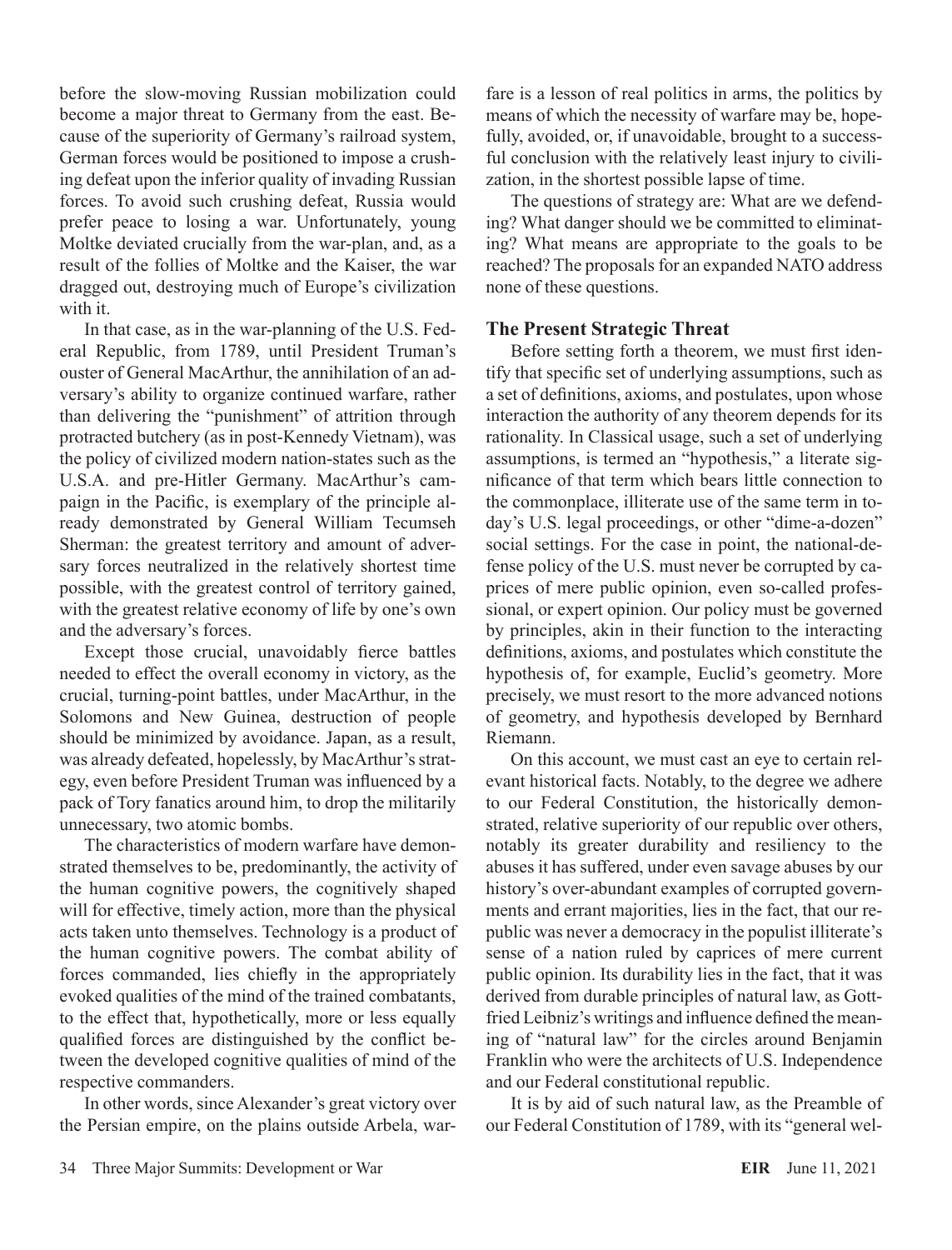fare" clause, expresses this, that errors in the merely positive law and other policy, even monstrous, Hitlerlike crimes, such as toleration of chattel slavery, might be corrected.

So, for example, rather than permit a majority opinion to oppress a minority, the state must act under the authority of that notion of natural law, to defend the rights of the individual, all according to principles of law governing the definition of such rights. So, in justice, public opinion must never render the verdict in a case at law; the principles of truth and justice must reign above mere opinion. So, we may take pride in stating, that as our founding fathers had learned from Solon of Athens: Our republic was never designed to be a government under men, but, rather, under law. It is that republic, that principle, which supplies the moral authority for our republic's continued existence; it is that principle which we must defend.

That principle signifies, that, according to the oath which every official of government has taken, to uphold the Constitution of these Federal United States, the only lawful goal of national defense and war-planning, is the preservation of the form of Federal Constitutional Union established through the successful outcome of the deliberations of 1787-1789. The anti-Locke principle of Gottfried Leibniz, "life, liberty, and the pursuit of happiness," embedded in the 1776 U.S. Declaration of Independence, and the fundamental principle of natural law governing this republic, that set forth as the Preamble of the Federal Constitution, "... for ourselves and our posterity," are the only permissible basis for a national defense policy of these United States. Those constitutional arguments are to be read as President Abraham Lincoln read them, as, for example, in his famous Gettysburg Address. The enemies of those principles today, are of the same nature as those enemies which threatened the United States, especially from Britain and France and their Confederacy assets, during Lincoln's Presidency.

Of course, those principles are not to be regarded as delimiting defense to the lawful borders of the U.S.A. The defense of this form of constitutional government requires a defense of those conditions in the world around us, upon which our national sovereignty efficiently depends. During earlier decades of our republic's existence, this required combat against piracy on the seas, or, today's equivalent, international drug-trafficking and terrorism. Whenever we are under attack, the hot pursuit of our adversary, to wherever he bases

his attacks, is essential to our lawful defense. The purpose of such attacks, is not to punish, as a vengeful street gangster, or a barbarian such as Genghis Khan may have done, but to neutralize the adversary's capability of continuing to organize attacks upon our lawful right to exist in security as a Federal Republic. War, and related matters, must never be considered as an extension of the notions of rules of the sports playing-field, whether that of the Roman imperial arena, or more recent exhibitions of such erotic fare.

Under the constraints of such law, it is not only permissible, but prudent, to seek such alliances as may be necessary, and which, as Secretary of State John Quincy Adams warned President James Monroe against treaties with Britain, do not entangle us in commitments which are contrary to our governing principle.

So much here for the general notions of lawfulness which must govern our discussion of a defense of our national security.10

Turn to those definitions of principles of U.S. national security which were invoked, or otherwise adopted during and following 1939-1945. Feature attention to the issues of "national economic security," as this notion was operational in policy-shaping during the 1939-1965 interval. Award to all other nation-states around the planet, today, the right to national security as defined in principle for the U.S.A. of 1939-1965. Respecting NATO as such, include, as a special sub-category, those nations which became NATO partners during the 1949-1989 interval.

Let those rational notions of economic and other leading features of "national security" be employed as the yardstick for determining visible threats to national security, either of nations in general, or, more narrowly, the former NATO partners as such. Let us define rational remedies for such threats as limited to those measures which address such standards. Since the British Privy Council's Commonwealth is the leading source of terrorist and other strategic threats to the national security of the greatest number of nations today: Out of fairness, and, more important, regard for the nature of principle, define the invocable rights of the United Kingdom and of member states of the Commonwealth, by the same principled standards as we award to the

<sup>10.</sup> The functional notion of a lawful historical process of development of the modern nation-state, out of the preceding situation in which the world was dominated by empires, has been addressed by this writer in numerous published locations, notably in *EIR*. Those earlier such treatments are implied background for our immediate purposes here.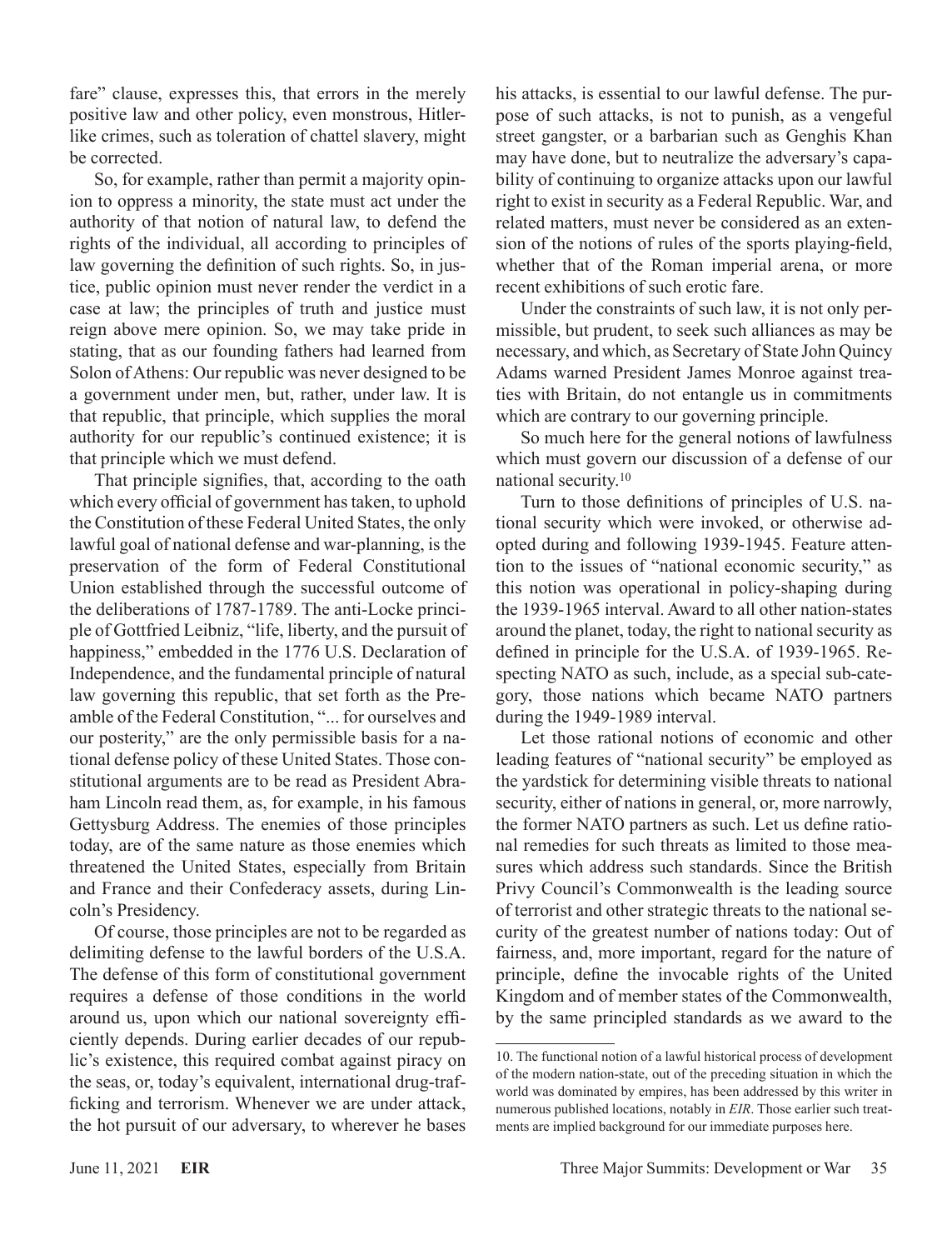benefit of those nations, including China, which are the intended victims of the present policies of British imperialism.11

By those standards, the U.S.A., and the world generally, is presently threatened by chiefly three strategic dangers.

*First, generally, the world in its entirety, is presently gripped by the onset of the greatest financial and monetary catastrophe in history.* The relevant interdependency of a cancerous financial bubble, and a hyperinflationary expansion of monetary aggregates (relative to per-capita net physical output), has entered an endphase. This "end-phase" is expressed, in mathematical terms, as a steeply hyperbolic rate of increase, of the combined ratios of financial bubble to the monetary streams required to sustain the bubble, and a similarly steep curve of unavoidable collapse of net physical output, per capita, required to sustain the monetary stream flowing into the leveraging of the bubble. This marks a formal discontinuity in the relations among financial, monetary, and physical-economic activities. This underlying condition, is key to the ongoing succession of "seismic" collapses in such speculative markets as bloated real-estate-based securities of financial institutions. It is impossible for the existing international monetary system to survive more than a relatively very short time, under these conditions.

The danger is not the financial and monetary col-

lapse itself. As long as sovereign governments exist, governments have the authority to put any bankrupt financial and monetary system into government-directed bankruptcy-reorganization. On condition that governments act so, a reorganization of the financial and monetary systems, can prevent a catastrophic economic collapse. The danger is, that the governments will fail to act just so. In the case that governments lack the will to take that prescribed course of action, a general collapse of the planet into a protracted "new dark age" were inevitable.

*Second, the danger from the British Commonwealth itself, the greatest single economic and political power on this planet today. The ruling oligarchy, in association with the Venetian-style Privy Council, which actually rules through the permanent bureaucracies of the Commonwealth, has deployed that vast concentration of financial power centered in London, to launch and to foster wars and genocide, as it is doing now in Africa,12 and also to spread foolish, self-destructive, lunatic policies sometimes hailed as the witchcraft of "Thatcherism," among the governments of those nations which are among its leading intended victims.*<sup>13</sup>

*Third, that British enemy and its accomplices has targetted for destruction, both the existing state of China, and the crucial relations between China and the Presidency of the U.S.A.14 British success in this unholy venture, would virtually assure the early disintegration of every existing nation-state on this planet, and the accompanying descent of the world's population into the worst holocaust of famine, disease, and other homicide* 

<sup>11.</sup> This is not to suggest that the United Kingdom today is a nationstate. Since the accession of the Anglo-Dutch Venetian Party's choice, Georg Ludwig of Hanover, to accede to the newly created throne of a United Kingdom, in 1714, the United Kingdom has always been an empire cloned from the earlier maritime and financier empire of financier-oligarchical Venice. It was precisely this character of England under the apeish William of Orange and his protégé, George I, which impelled the leading patriots of England, Scotland, and Ireland, during that and the immediately following decades, to put their hope in the establishment of a true nation-state among the semi-autonomous colonies of English- and German-speaking North America. (See H. Graham Lowry, *[How the Nation Was Won,](https://store.larouchepub.com/product-p/eirbk-1988-1-0-0.htm)* Executive Intelligence Review, Washington, D.C., 1987.) The perpetuation of the Venetian model under the House of Hanover and British West, and East India Companies, was the source of the irrepressible conflict in morals, which obliged the American patriots to fight a succession of wars, including the U.S. Civil War, against their deadly adversary, the British monarchy and its financier-maritime oligarchy. This is the issue between American patriots and the imperial financier-oligarchy based in London still today. Although the British monarchy has no constitution, and is no nation-state, the fact remains, that under our law, we must recognize the right of the people of England, Scotland, Ireland, and other Commonwealth subjects, to a constitutional nation-state, and to all the rights and respect which that happier political condition commands.

<sup>12. &</sup>quot;The Sun Never Sets on the New British Empire," *EIR,* Vol. 23, No. 22, May 24, 1996; "George Bush's 'Heart of Darkness,' " *EIR,* Vol. 24, No. 2, January 3, 1997, pp. 16-35; "The War Against the British Empire Can Be Won," *EIR,* Vol. 24, No. 6, January 31, 1997, pp. 12-41.

<sup>13.</sup> See Richard Freeman, "Commodities Hoarding Signals Imminent Financial Collapse," *EIR,* Vol. 22, No. 37, September 15, 1995, pp. 22-30. British interests control about one-fifth of the world's land area, representing about 30% of the world's population. Depending on the specific commodity, London-based and British Commonwealth interests control 30-75% of precious metals production; 20-55% of base metals production; 30-80% of strategic metals production; 20-50% of world energy supplies; and more than half of increasingly scarce food supplies

<sup>14.</sup> Lyndon H. LaRouche, Jr., "Ring Around China: Britain Seeks War," *EIR,* Vol. 23, No. 47, November 22, 1996, pp. 50-57; "Britain Escalates Attacks on China and United States," *EIR,* Vol. 24, No. 14, March 28, 1997, pp. 54-65; "The Thatcher Gang Is Out to Wreck Clinton China Policy," *EIR,* April 11, 1997, pp. 56-69; Lyndon H. LaRouche, Jr., "The U.S.A.-China Strategy," *EIR,* April 25, 1997, pp. 46-61; Jeffrey Steinberg, "Clinton Team Applauds Russia-China Summit," *EIR,* May 2, 1997, pp. 74-75.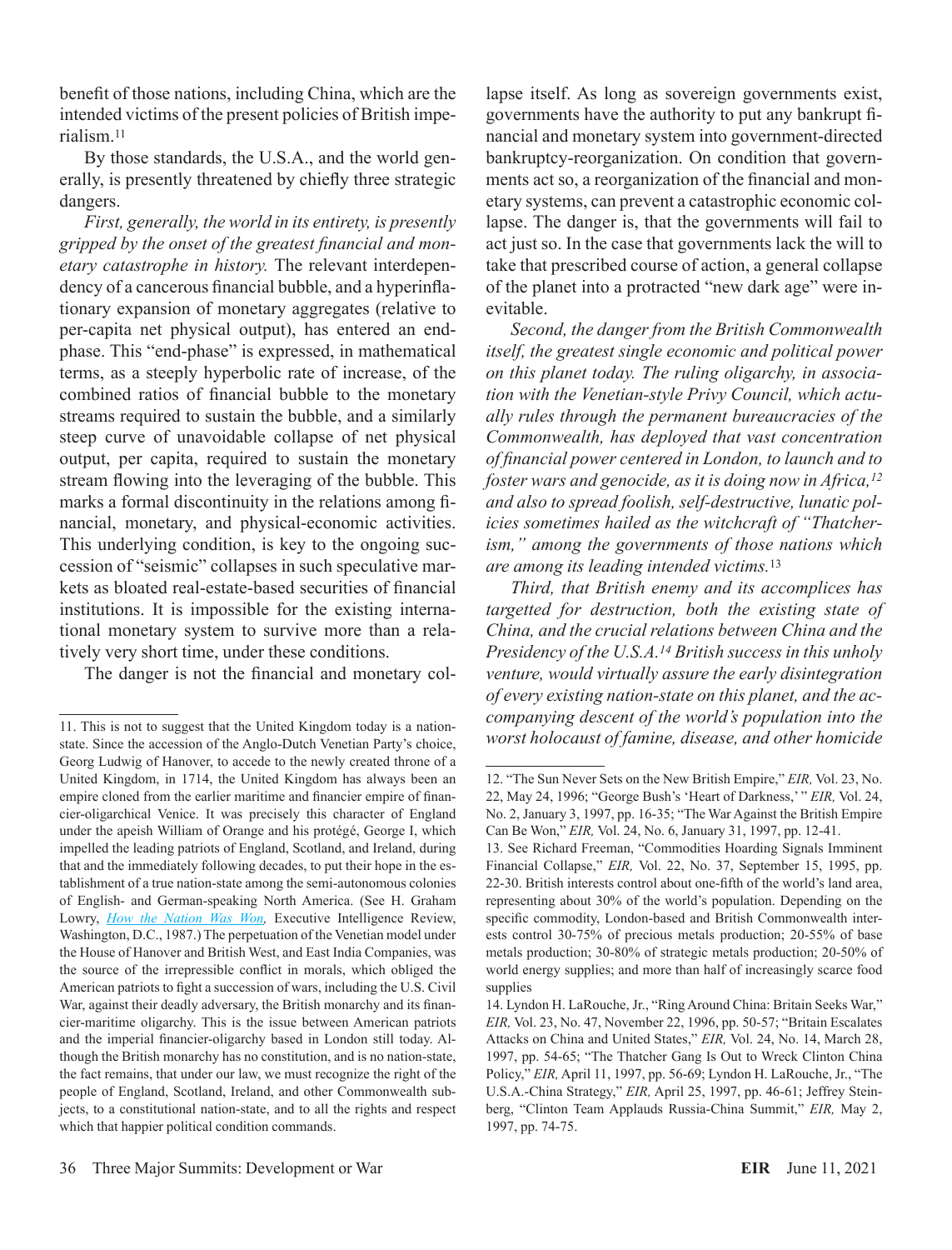#### *in the known existence of the human species.*

During the period from the beginning of the Roman Empire, through the beginning of Europe's Fifteenth Century, the level of total world population had apparently touched near to an asymptotic upper limit, of several hundred millions living individuals of relatively poor quality of life expectancies and other demographic characteristics of both entire populations, and of the characteristics of households within the lower ninetyfive percentile of physical consumption. Through the orientation in the direction of universal education by a new form of sovereign nation-state, combined with accelerated emphasis upon state-supported infrastructure development, and state fostering of investment in what we later came to regard as capital-intensive, power-intensive modes of "scientific and technological progress," the potential relative population-density was increased toward its present levels of over five billions individuals, etc.

Since these institutions depend absolutely upon the way in which those functions are defined by the institution of the sovereign nation-state, the elimination of that institution, in favor of a return to the "globalist" forms of ancient and medieval society, ensures a collapse of our planet's potential population-levels, toward those of more than 600 years ago.

To how low a level the population might collapse during the two generations immediately ahead, is incalculable; there are too many unknown considerations, including unknown pandemics and epidemics of plant, animal, and human. That it might collapse to a level of zero, must be considered, and a level as low as several tens of millions planet-wide must also be considered; however, an asymptotic upper limit of regrowth of the population at several hundred millions, is almost a certainty, at least until the institution of the sovereign nation-state were rediscovered and established once more.

Former London *Times* editor, Lord William Rees-Mogg, has published his own utopian vision of a world in which ninety-five percent of the world's population receives no education, thus reduced to a condition like those of the Yahoos, in Jonathan Swift's *Gulliver's Travels,* and the remaining five percent, the upper crust, including its William Rees-Moggs, corresponding to the lordly horses' buttocks of Swift's same tale. A large ration of London's brutish lords, like Lord William, appear to be welcoming precisely the sort of "new dark age" against which we are warning here.

That looming risk, of a planetary "new dark age," is

the strategic threat whose potential is to be annihilated. The three specific threats enumerated immediately above, are today's immediate enemies of the human species and of the nation-state institution. It is against these enemies that alliances, war-plans, and related precautions must be defined and adopted.

In the larger setting of history, the bankrupting of any set of monetary and financial institutions, by the power of sovereign nation-states, whenever that is necessary, is an eminently unregrettable action. Think of the world's present monetary-financial system, as like a sinking British *Titanic*. The cause of the ship is hopeless; it is the passengers whom we must rescue. In the present instance, the passengers are the sovereign nation-states and their populations.

Europe's Fourteenth-Century "new dark age" is a case in point. It was the lack of nation-state authority, to regulate the international bankers, and to bankrupt them in an orderly way, when that became urgent, which unleashed the "new dark age." So, today, the effort to throw the institutions of national sovereignty and welfare of nations' populations into the fires, to fuel the imperilled monetary-financial system, would ensure the worst holocaust known in history, the planetary plunge into a "new dark age," as we have indicated.

Governments, at least some among them, must act to put the existing monetary-financial system into government-supervised bankruptcy reorganization. This must be done in a manner akin, in spirit, to the handling of any U.S. corporation in Chapter 11 bankruptcy-reorganization. In the alternative, not to throw the monetary-financial system into such government-directed bankruptcy-reorganization, would be a worse crime against humanity than the Nazi regime's crimes, many times over. Humanity and a bankrupt international monetary-financial system stand in opposing pans of the scale. How do you tilt that scale; do you weigh in favor of the monetary-financial system, and thus send billions of present and future human beings quickly to Hell, or, do you tilt in favor of humanity, and write off the fraudulent financial assets, which are doomed to extinction in any case?

The issue, on this specific point, is not that of simply ridding ourselves of a richly over-bankrupt succubus, this present international monetary-financial system. The practical issue is, that to continue the political authority of the present, bankrupt system, prevents the establishment of that new, healthy monetary-financialtrade system, the which is needed to bring the world out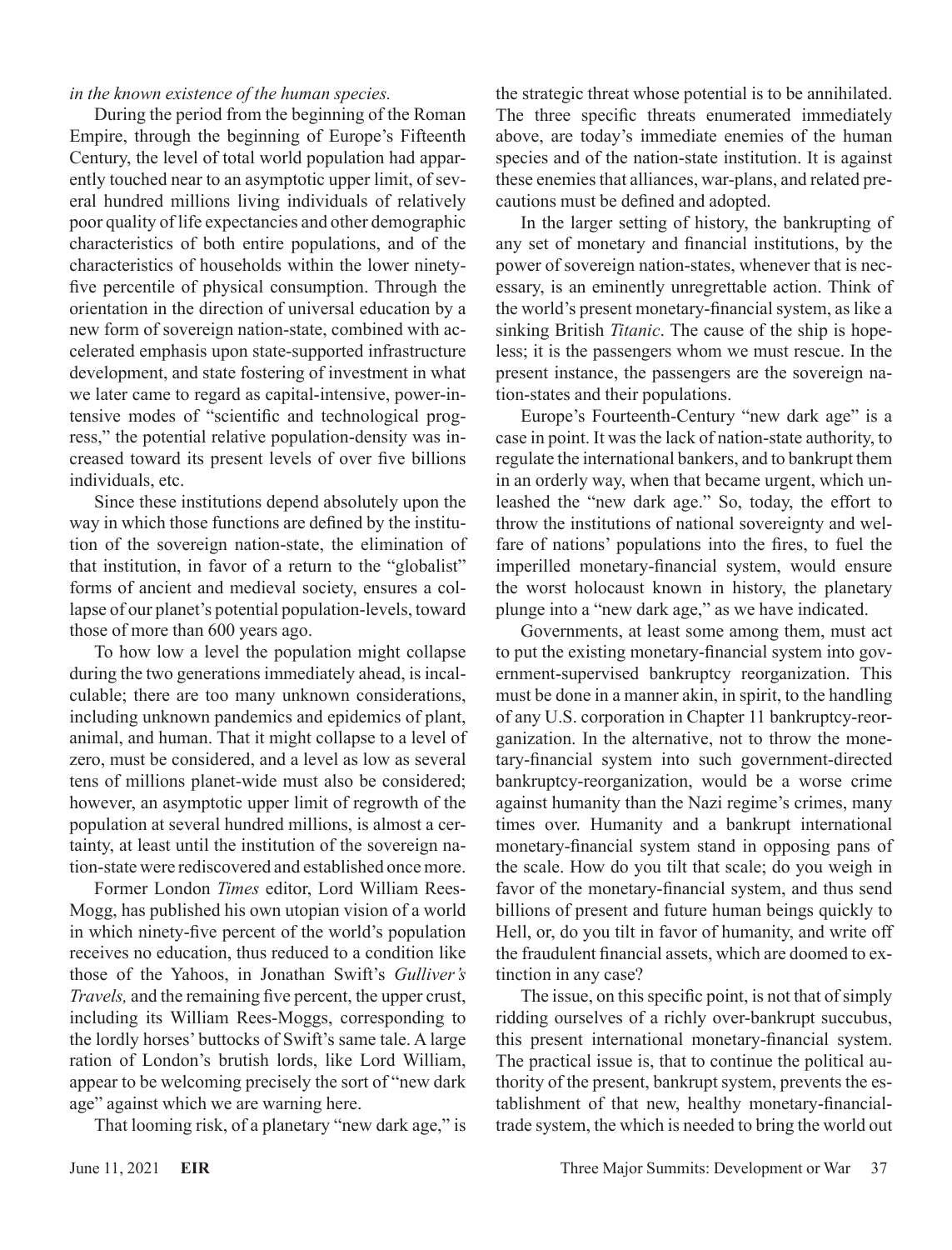of its presently accelerating, downward spiral of physical-economic collapse.

One of the crucial functions of the modern form of sovereign nation-state, has been to create and regulate a money-supply, as provided by both Article I of our Federal Constitution, and by the precedent set by the first U.S. Treasury Secretary, Alexander Hamilton. Even in nations whose leading strata did not muster the collective wisdom to emulate the United States' principle of national banking, rather than central banking, there was some degree of resort to patriotic forms of industrial banking. The post-war resurrection of such methods in Germany, by the late Hermann Abs (until the 1989 assassination of *Deutsche Bank*'s Alfred Herrhausen), shows, in the relationship between the industrial banks and the *Kreditanstalt für Wiederaufbau,* the kind of model which has worked fairly well (until 1990), even under conditions of central banking.

The case of Germany has additional relevance. From 1876, until the verge of World War I, the leading scientific and industrial circles of the United States and Germany shared an intimate partnership in developing what became the most successful modern form of agroindustrial economy.

From the time of the Versailles Treaty, concluding that war, and the elimination of the economic competition of Germany, leading circles in London, and the U.S.A., elected to take down much of the agro-industrial development which had flourished during the years of preparation for and conduct of the recent war. The result included an immediate, deep economic recession inside the U.S.A., and other nations. Too many economists and others have been wishfully misled by the fascination which many have shown for the degree of ephemeral recovery represented by speculation-driven short-term booms, in some sectors, during the middle to late 1920s. Examining the same period in real, that is physical-economic terms, the overall thrust of rate-ofchange in net physical output *per-capita* of labor-force, world-wide, was downward relative to pre-war and war-time rates of net physical-economic growth. The collision of upward-spiralling international financial speculation, with downward trends in rates of change of physical output, became the 1927-1934 series of crises which defined the Great Depression of the 1930s.

Once again, at the close of World War II, as at the time of the Versailles negotiations, the United States was thrown into a deep recession by the Truman administration, a relative new depression, which continued until the 1949 mobilization around the war in Korea.

A similar reaction appeared in the wake of the 1962 nuclear missiles crisis and echoing assassination of U.S. President John F. Kennedy, just over a year later. As at Versailles, the Anglo-American establishment assumed, that the "détente" agreements set once again into motion through the 1962 crisis, precluded the danger of generalized warfare. Thus, wealthy foundations led in organizing a drugged, mid-1960s youthcounterculture, in aid of turning the world away from emphasis upon capital-intensive modes of scientific and technological progress, into neo-Malthusian modes of "post-industrial" utopianism, the so-called "services-and-information economy."

Similarly, with the 1989-1991 disintegration of the former Soviet bloc, the efforts to uproot the institution of the sovereign nation-state from this planet, were unleashed, like a "thyroid storm," from relevant, Londoncentered, Anglo-American financier circles. The immediate plunge into a combined orgy of lunatic "derivatives" speculation, and accelerated self-destruction of the agro-industrial power of both the NATO and former Warsaw Pact sectors, has produced the present result, placing us now, at the verge of the kind of chainreaction implosion, which, within not more than several days lapsed time, could essentially vaporize every financial and monetary institution on this planet.

These cases might be filed, for convenient reference, under the title of "The Versailles Syndrome." This time, the sickness threatens to prove fatal. Sum up the required remedy in the following terms.

The vital strategic interest of the United States is to avoid a plunge of this planet into the "new dark age" which were almost certain unless the present international monetary-financial system were placed in bankruptcy-reorganization by some relevant combination from among today's sovereign nation-states. The satisfaction of this vital strategic interest has two leading components: the establishment of a suitable, new form of monetary, financial, and trade-tariff agreements, and some large-scale economic-recovery program, adequate to shift the economy of the planet as a whole, away from the downward trends of the recent thirty years, into a sustained pattern of net physical-economic growth *per-capita* of labor-force, and per square kilometer of the world's surface-area.

For this purpose, the center of the world's popula-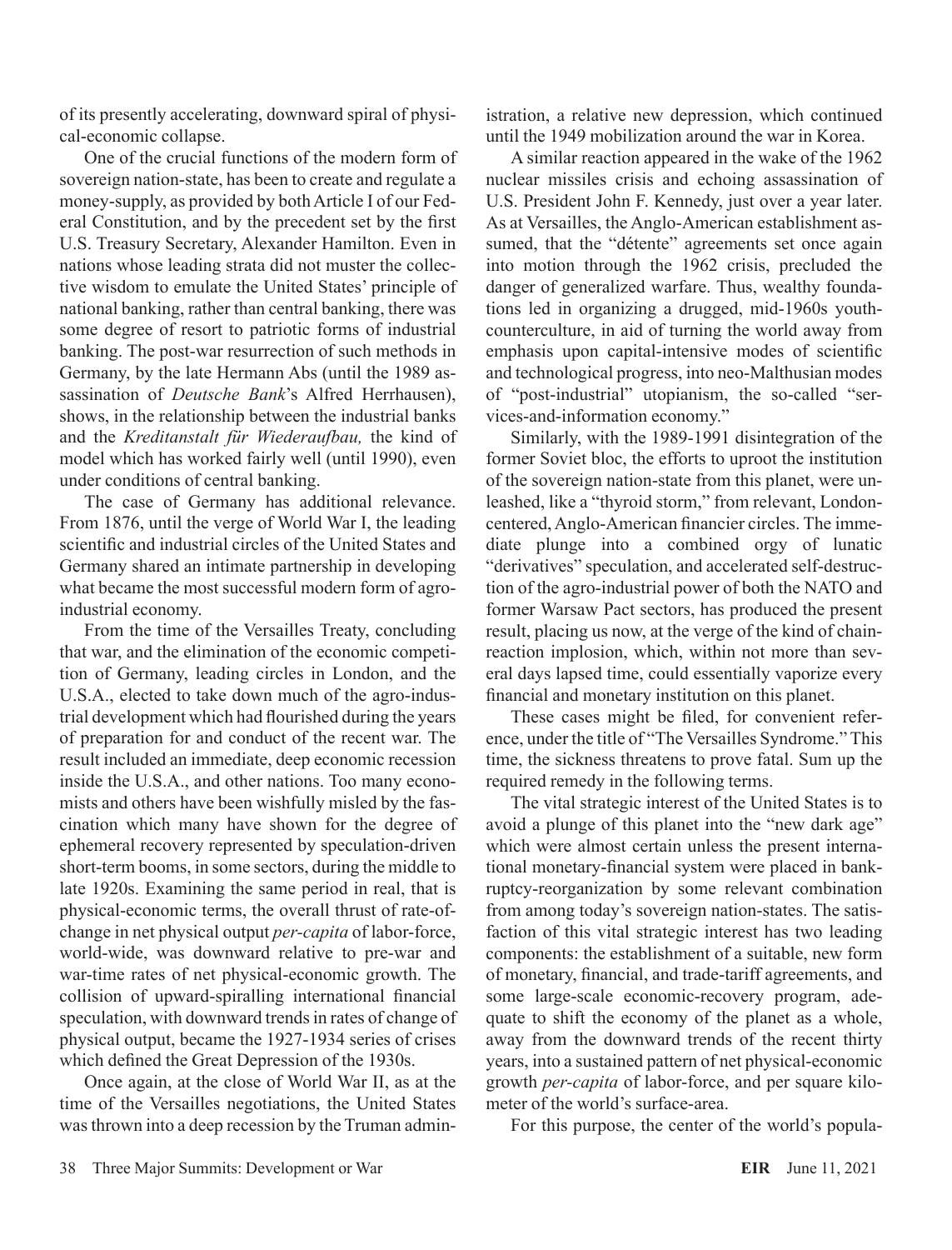tion, and, therefore, of its prospects for *per-capita* growth, is Eurasia. Eurasia is divisible, principally, into three functional sectors. The first of these is central continental Europe, whose center of gravity is a "triangle" of concentrated, historically determined development of productive potential, whose bench-marks are the cities of Paris, Vienna, and Berlin. This has been, until recently, the world's greatest concentration of the conversion of science into machine-tool-design potential, and still has the potential for reviving that role. At the other ends of Eurasia, there are, chiefly, China, and an India-centered South Asia. In between, an historically distinct region of Eurasia, formerly denoted as the Soviet Union.

The characteristic of East and South Asia, is the general lack of a developed machine-tool-design sector, but for the exceptional cases of Japan, Taiwan, and, with qualifications, Korea. The great economic growthpotential lies in East and South Asia; this growth depends upon infusions of increasing high density of science-driven increases in physical-economic productivity, *per-capita* of labor-force, and per square kilometer of land-area. Such infusions can not be accomplished except through what we know from U.S.A. and European experience as the "strategic machine-tooldesign" sector. Thus, the United States and central continental Europe, together with Japan as partner, have an essential, vitally self-interested role to perform, in engaging the economic development of mainland and archipelagan eastern and southern Asia with the support of the strategic machine-tool-design impetus which had been remustered into life and service in North America and continental central Europe.

In between, the former Soviet Union now represents a number of states which have a historically-determined economic, and other forms of interrelationship. This also bridges the vast, but relatively unpopulated regions of Central Asia, across which new development corridors must bridge the interaction of central western Europe and eastern and southern Asia. The former Soviet Union had one additional quality of high importance for today and tomorrow: the strategic machinetool-design sector, located chiefly within the former military-industrial and aerospace complex of the Soviet Union. That potential, now largely liquidated under the terms of the Versailles-like post-1989 arrangements, must be reassembled as a strategic-machine-tool-sector, as, for example, of the German type, for participation in the general Eurasian economic development outlined under the rubrics of "Eurasia Land-Bridge," or "Silk Road."

That view of Eurasian development defines direct links, as by rail, not only to the principal island-nations of Southeast Asia, but also Africa and North America. The leading role of such vast infrastructure-development programs, in making possible rapid recovery in international food security and other critical values, provides the basis for defining the feasible fulfillment of a more general, common economic-security interest of virtually all nations and peoples of the planet.

The common premise for both remedial courses of emergency action, is located in the developing partnership between the President of the United States, on the one side, and China's growing roster of partners in, variously, ongoing and prospective cooperation centered around "Land-Bridge," "Silk Road" development. Those nations which have an efficient awareness of their interest in the success of the "Land-Bridge" effort, thus form a nucleus of sovereign nation-states, whose concerted action can force a just new monetary-financial order into being, and which also represent the sole economic effort presently available, which is adequate to shift the planet from an overall collapsing worldeconomy, into a growing one.

# **Who Is the Enemy?**

In an address at London Chatham House (the Royal Institute for International Affairs—RIIA) in May 1982, former U.S. Secretary of State Henry A. Kissinger, bragged publicly that he had been an agent of influence of the British foreign service all the time he had been a U.S. official. In that same address, Kissinger stressed, with utter shamelessness, two other crucial points of relevance to today's security-threats against the United States. First, he insisted that he had always upheld the sentiments of Winston Churchill, in hateful opposition to the contrary policies of U.S. President Franklin D. Roosevelt. Second, Kissinger unbuttoned himself with the observation, that he, like the British ruling establishment, adhered to the standpoint of Thomas Hobbes, the doctrine that society is premised upon an axiomatically pervasive conflict, Hobbes', and Nazi philosopher Martin Heidegger's "war of each against all."

Apparently, that shameless Chatham House performance of 1982 did nothing to deter a Queen Elizabeth II from conferring feudal honors upon Sir Henry A.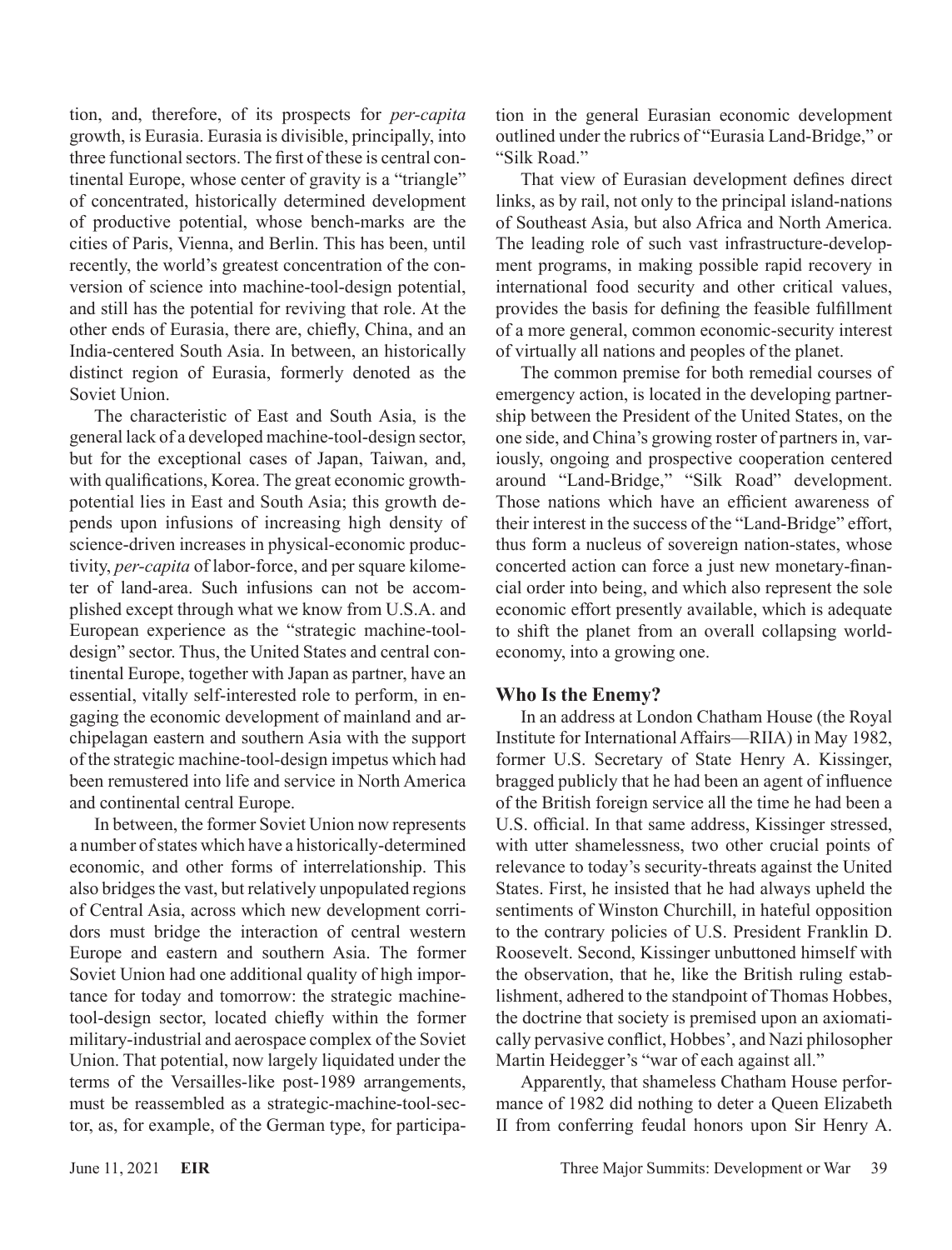Kissinger, more than a dozen years later. Perhaps, we should "all" join in alliance for self-defense against the Hobbeses, Heideggers, and Sir Henry Kissingers of the world. Such heart-warming conceits put to one side, the point must be made, in opposition to the disgusting opinion popular in the United Kingdom, that human beings are not members of races, such as the dogs who reign in those sceptered isles; they are not born creatures each to hate other members of their species for the entirety of their remaining life. There are no natural reasons for enmity among members of the human species; there are no natural enmities among breeds of human beings. Nor, are there natural reasons for conflict supplied to peoples by the choice of real estate which they might inhabit.

The idea that all men and women share the most essential personal interest in common, is no mere wish. That point must be argued, at least in summary, in conclusion here, that not as a matter of rhetoric, but of scientific certainty. Confidence in, and right conduct of the strategic policy we indicate here, depends upon a comprehension of, and commitment to the conception of essential individual human interest, which we summarize as a theorem here, an anti-Hobbes theorem.

First and foremost, we are all born, and shall each die. Therefore, it were an obvious delusion, a fallacy of composition, to locate one's self-interest in anything less than the outcome of the totality of one's having lived. In other words, one's interest, as a whole person, is located in the struggle to live in such a manner as to be in some way necessary to the good obtained by mankind from one's having lived. The true identity, and thus, the true self-interest, of each among us, is world-historical, in that sense. The identity of each among us is mortgaged to the outcome which life and its passing leave to the world's posterity. On this account, even when confronted by an incurable adversary, we must feel a certain specific quality of compassion, in the hope that what we do will contribute to making the descendants of that adversary far better persons than he may be.

Indeed, the evil potion, which transforms "Dr. Jekyll" into "Mr. Hyde," is the potential of the individual to be lured, by his own lusts, into abandoning his, or her self-interest, for the sake of one of the legendary Seven Deadly Sins, or perhaps the fourteen more invented, in the service of "free trade," by British and kindred philosophers. As in the case of the typical Nazi, such as Hermann Hesse's Steppenwolf character, Martin Heidegger, or Jean-Paul Sartre, the general proclivity for bestiality of the "Mr. Hyde" quality, is customarily rooted in what has been fairly named "cultural pessimism." This should not be surprising to us, since it is the fact that we prize our relationship to all posterity more than the continuation of our individual sense-experience, which is the basis for all *natural morality*, as distinct from the superficial morality of mere prescriptive codes of behavior.15 A generation, a people, which sees no future worth mentioning for itself—a "no-future generation," is a people inclined toward the worst forms of lustful degeneracy conceivable. This, as Dr. Armin Mohler has confessed, is key to the growth of that radical conservativism which produced both the philosophy of the Mont Pelerin Society's Friedrich von Hayek, and the Nazi Party of Adolf Hitler and Martin Heidegger.

Admittedly, in history thus far, those persons who are able to sustain a world-historical sense of individual identity, as governing their commitments to practice, have been relatively rare. As children are born with the talent to be good, world-historical individuals, the rarity of a successfully matured such individual must be accounted to certain kinds of circumstances. Children set out, generally, to become good, in the sense of direction we have recommended above. However, so-called "realism" takes its toll; the pursuit of "practical goals," and feral cultivation of what are assumed to be generally accepted modes of behavior, both to presumed advantages measured in careers, personal security, and so on, take their toll along the road of life. At the end of the process of maturation, there is more likely a desire to be as good as one had ceased to be, than a reliable quality of performance toward that goal.

It is, therefore, the proper leading concern of true statesmen, that the affairs of nations be so ordered as to favor the good, and to eradicate, as much as possible, those conditions which drive nations and large strata of their populations to the kind of despair we meet in societies where present actions are governed, as they were in much of the population under the Versailles conditions of Weimar Germany, by loss of hope in the future. It is urgent to eradicate those social trends and circumstances which have been building up in western Europe and the U.S.A., and elsewhere, during the thirty-odd years, since the twin shocks of

<sup>15.</sup> i.e., St. Paul, *I Corinthians* 13.